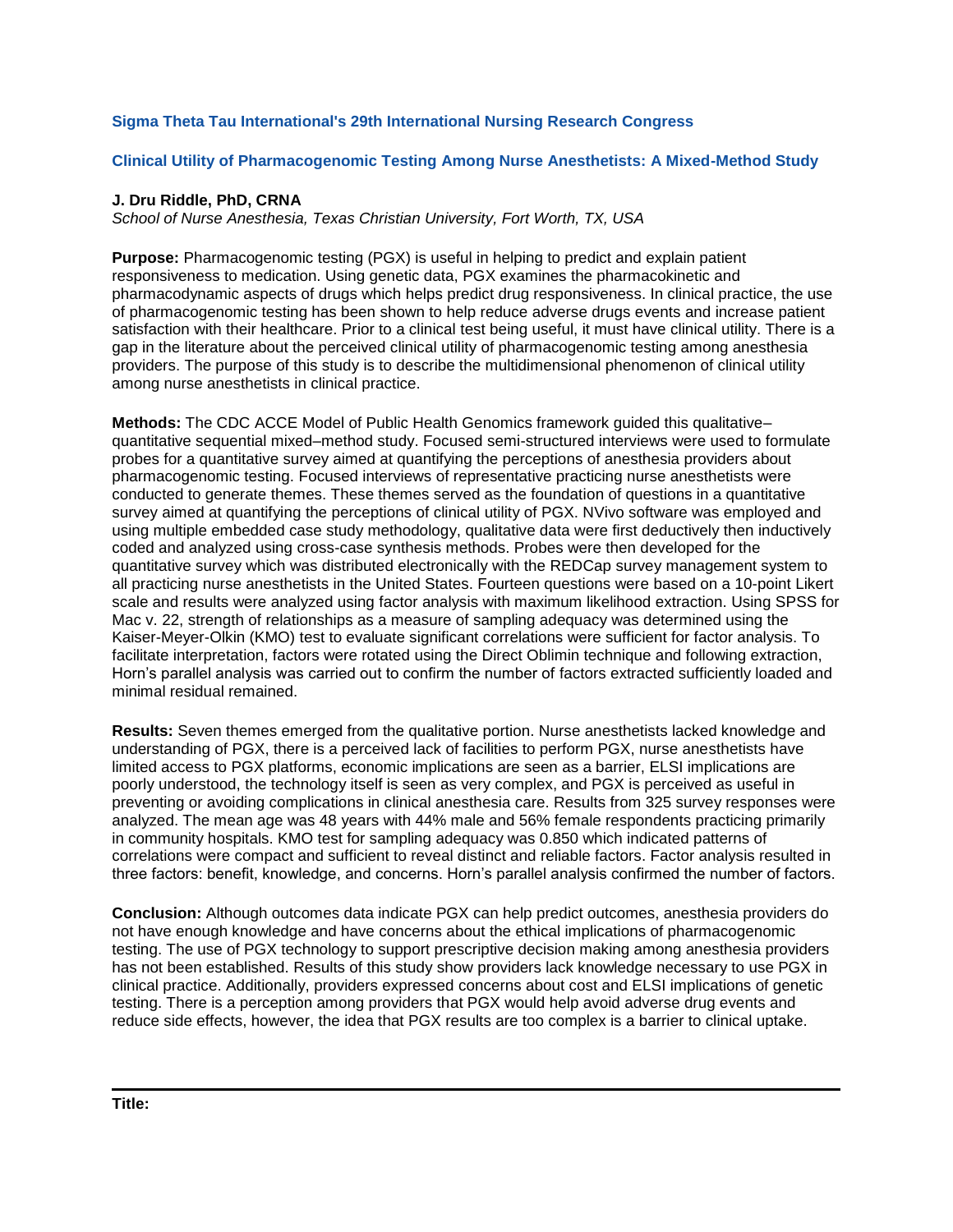Clinical Utility of Pharmacogenomic Testing Among Nurse Anesthetists: A Mixed-Method Study

#### **Keywords:**

clinical utility, mixed-method and pharmacogenomic testing

#### **References:**

Alfirevic, A., & Pirmohamed, M. (2012). Predictive genetic testing for drug-induced liver injury: considerations of clinical utility. *Clin Pharmacol Ther, 92*(3), 376-380. doi:10.1038/clpt.2012.107

Baxter, P., & Jack, S. (2008). Qualitative case study methodology: study design and implementation for novice researchers. *The Qualitative Report, 13*(4), 544+.

Bunten, H., Liang, W., Pounder, D., Senevirante, C., & Osselton, D. (2011). Interindividual variability in the prevalence of OPRM1 and CYP2B6 gene variations may identify drug-susceptible populations. *Journal of Analytical Toxicology, 35*, 431-437.

CDC. (2013). Genomic Testing. *Public Health Genomics.* Retrieved from <http://www.cdc.gov/genomics/gtesting/ACCE/index.htm>

Collins, J., Bertrand, B., Hayes, V., Li, S. X., Thomas, J., Truby, H., & Whelan, K. (2013). The application of genetics and nutritional genomics in practice: an international survey of knowledge, involvement and confidence among dietitians in the US, Australia and the UK. *Genes Nutr*. doi:10.1007/s12263-013-0351- 9

Courtney, M. G. R. (2013). Determining the number of factors to retain in EFA: using the SPSS R-Menu v2. 0 to make more judicious estimations. *Practical Assessment, Research & Evaluation, 18*(8), 1-14.

DeFeo, K., Sykora, K., Eley, S., & Vincent, D. (2014). How does pharmacogenetic testing alter the treatment course and patient response for chronic-pain patients in comparison with the current "trial-anderror" standard of care? *J Am Assoc Nurse Pract, 26*(10), 530-536. doi:10.1002/2327-6924.12154

Fereday, J., & Muir-Cochrane, E. (2006). Demonstrating rigor using thematic analysis: A hybrid approach to inductive and deductive coding and theme development. *International Journal of Qualitative Methods, 5*(1), 80-92.

Fishbain, D. A., Fishbain, D., Lewis, J., Cutler, R. B., Cole, B., Rosomoff, H. L., & Rosomoff, R. S. (2004). Genetic Testing for Enzymes of Drug Metabolism: Does It Have Clinical Utility for Pain Medicine at the Present Time? A Structured Review. *Pain Medicine, 5*(1), 81-93. doi:10.1111/j.1526-4637.2004.04007.x

Glaser, B. Strauss (1967): The Discovery of Grounded Theory: Strategies for Qualitative Research. *London: Wiedenfeld and Nicholson*.

Haga, S. B., Burke, W., Ginsburg, G. S., Mills, R., & Agans, R. (2012). Primary care physicians' knowledge of and experience with pharmacogenetic testing. *Clin Genet, 82*(4), 388-394. doi:10.1111/j.1399-0004.2012.01908.x

Huang, L., Zhang, T., Xie, C., Liao, X., Yu, Q., Feng, J., . . . Yuan, X. (2013). SLCO1B1 and SLC19A1 Gene Variants and Irinotecan-Induced Rapid Response and Survival: A Prospective Multicenter Pharmacogenetics Study of Metastatic Colorectal Cancer. *PLoS ONE, 8*(10), e77223. doi:10.1371/journal.pone.0077223

Hutcheson, G., & Sofroniou, N. (1999). The multivariate social science scientist: Statistics using generalized linear models.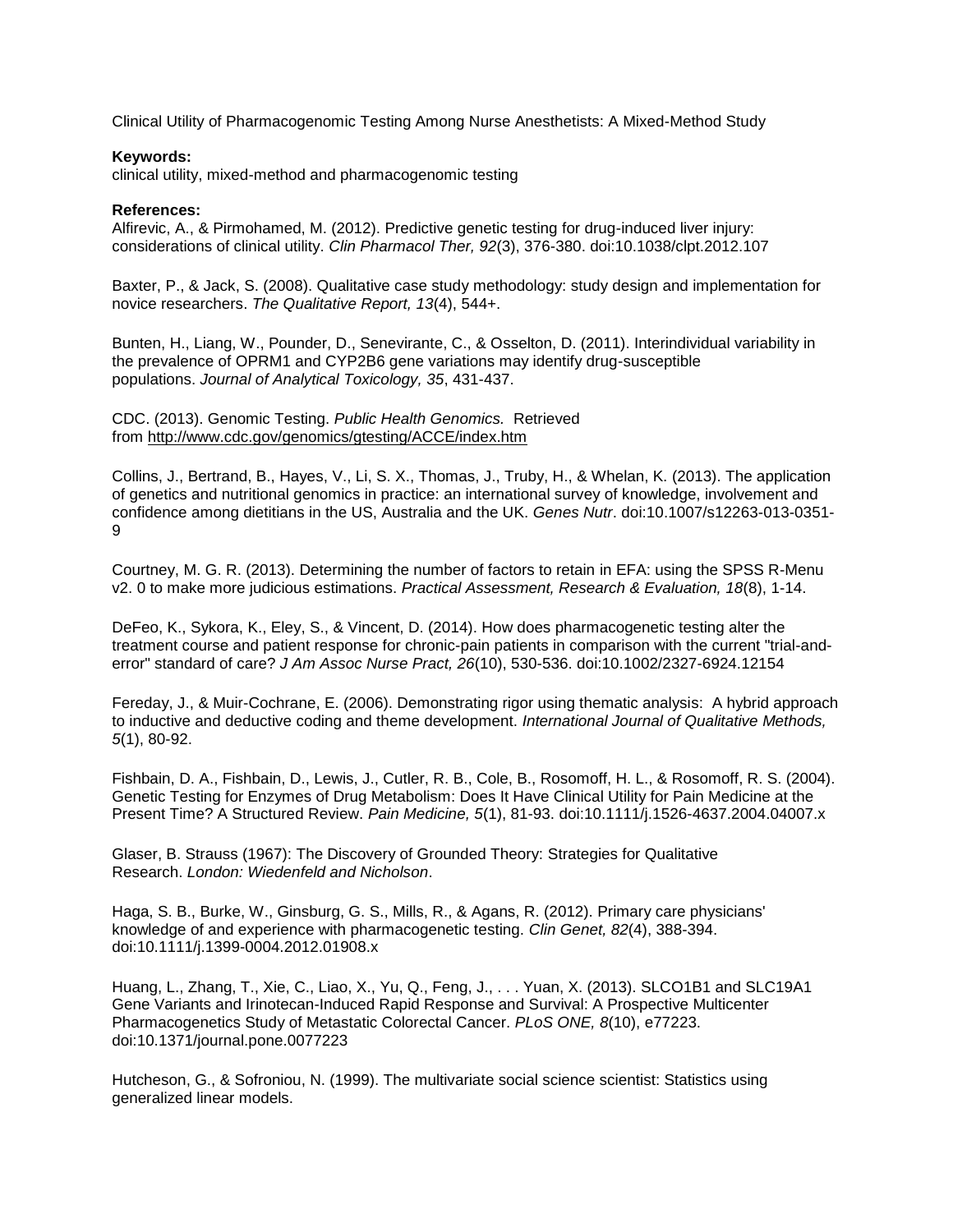Janicki, P. K., Schuler, G., Francis, D., Bohr, A., Gordin, V., Jarzembowski, T., . . . Mets, B. (2006). A genetic association study of the functional A118G polymorphism of the human mu-opioid receptor gene in patients with acute and chronic pain. *Anesth Analg, 103*(4), 1011-1017.

Jöreskog, K. G. (1969). A general approach to confirmatory maximum likelihood factor analysis. *Psychometrika, 34*(2), 183-202.

OBSSR. (2013). Survey Development. *e-Source Behavioral and Social Sciences Research.* Retrieved from [http://www.esourceresearch.org/eSourceBook/SampleSurveys/6DevelopingaSurveyInstrument/tabid](http://www.esourceresearch.org/eSourceBook/SampleSurveys/6DevelopingaSurveyInstrument/tabid/484/Default.aspx) [/484/Default.aspx](http://www.esourceresearch.org/eSourceBook/SampleSurveys/6DevelopingaSurveyInstrument/tabid/484/Default.aspx)

Riddle, D., Gregoski, M., Baker, K., Dumas, B., & Jenkins, C. H. (2016). Impressions of pharmacogenomic testing among Certified Registered Nurse Anesthetists: a mixed-method study. *Pharmacogenomics, 17*(6), 593-602.

Yin, R. (2009). *Case study research: Design and methods* (4th ed.). Thousand Oaks, CA: Sage.

### **Abstract Summary:**

Pharmacogenomic testing offer a unique opportunity to personalize care for individual patients. Although testing is widely available, uptake in the clinical setting is slow. This study explores why pharmacogenomic testing is not widely used among nurse anesthetists in clinical practice.

### **Content Outline:**

I. Introduction

- i. Pharmacogenomic testing (PGX) was developed to improve patient outcomes to prescribed medications
- ii. PGX uses genetic information to help determine drug responsivenes
- iii. Uptake of PGX is slow
- iv. Aim is to describe multidimensional phenomena of clinical utility as define by the CDC ACCE framework
- II. Theoretical Framework
	- i. CDC ACCE Model of Public Health Genomics
		- i. Analytic validity
		- ii. Clinical validity
		- iii. Clinical utility
		- iv. ELSI
	- ii. Clinical utility paradigm grounded this study

### III. Methods

- i. Qualitative-quantitative sequential mixed-method
	- i. Qualitative first
		- i. Focused interviews
		- ii. Developed probes
		- iii. Thematic analysis
	- ii. Quantitative second
		- i. Survey items based on qualitative themes
		- ii. Quantified perceptions of nurse anesthetists related to PGX
		- iii. Factor analysis
	- iii. Analysis